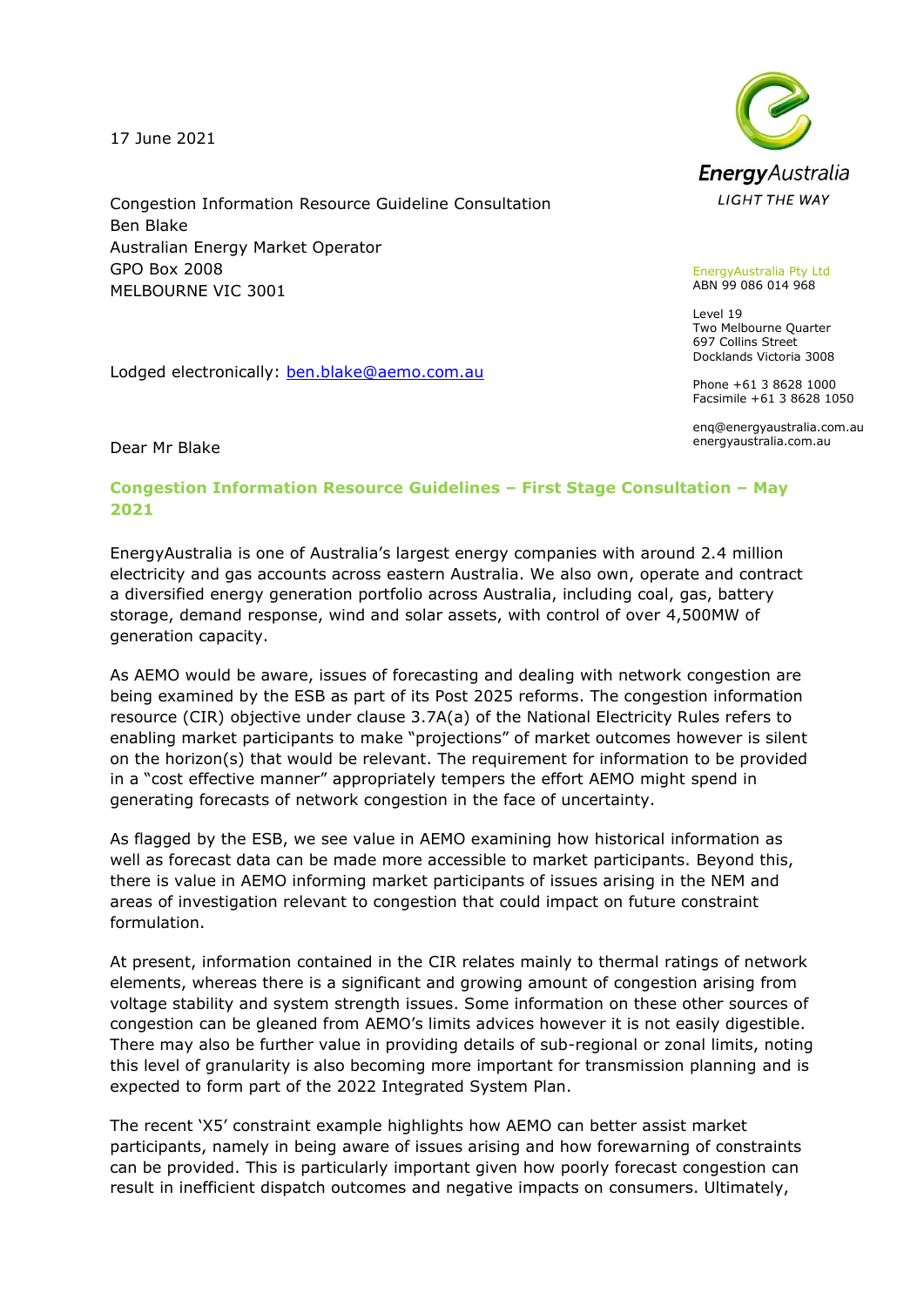we would encourage AEMO to engage more with TNSPs about limits advice and take a more proactive role in general:

- Given its foresight of connecting generation and storage technologies in specific parts of the network, which may also include under its ISP scenario modelling, AEMO may be able to highlight arising issues in VRE integration and counter-price flows issues for policy discussion.
- This longer-term modelling of trends could be supplemented with leading indicators of network health (e.g. voltages, fault levels etc) and of the relevant thresholds or limits.
- Importantly this can be done well ahead of constraints being put in place (that have immediate, unavoidable market impacts) and so enable participants to modify their behaviour.

Even without such detailed analysis, participants would be assisted by AEMO informing the market of its forward work program of constraint reviews, including in light of projects being commissioned, and by giving forward notice of publishing constraints.

Noting that AEMO considers and ranks proposals around the CIR from a cost-benefit perspective, the incremental costs of adding constraint considerations to the General Power System Risk Review (GPSRR) and Engineering Framework may be small. That is, some form of forecast information on critical network elements will be needed each year because of the new GPSRR.

In regard to specific items AEMO is seeking feedback on as part of the 2021 CIR guidelines consultation, EnergyAustralia fully supports:

- the need and increased transparency requiring all TNSPs to publish limits advice that informs any constraint equation in NEMDE that is affected by such advice – and for this to cover both existing and new equations
- the inclusion of high impact outages for forecast planned outages, except we note that these high impact outages remained undefined in the CIR.

EnergyAustralia also requests:

- AEMO publish a rolling 13-month forward work plan of know changes it intends to make to the constraint library, updated weekly – this is intended to assist participants regarding matters such as the short notice given for the X5 voltage limit
- clearer reporting on the specific constraint equations that are impacting on MT PASA results where the probability of interconnectors binding is greater than 80 per cent
- a transparent view of how constraints are translated into key planning documents such as the ISP and ESOO, and the need for any broad assumptions to reflect their use in such planning documents